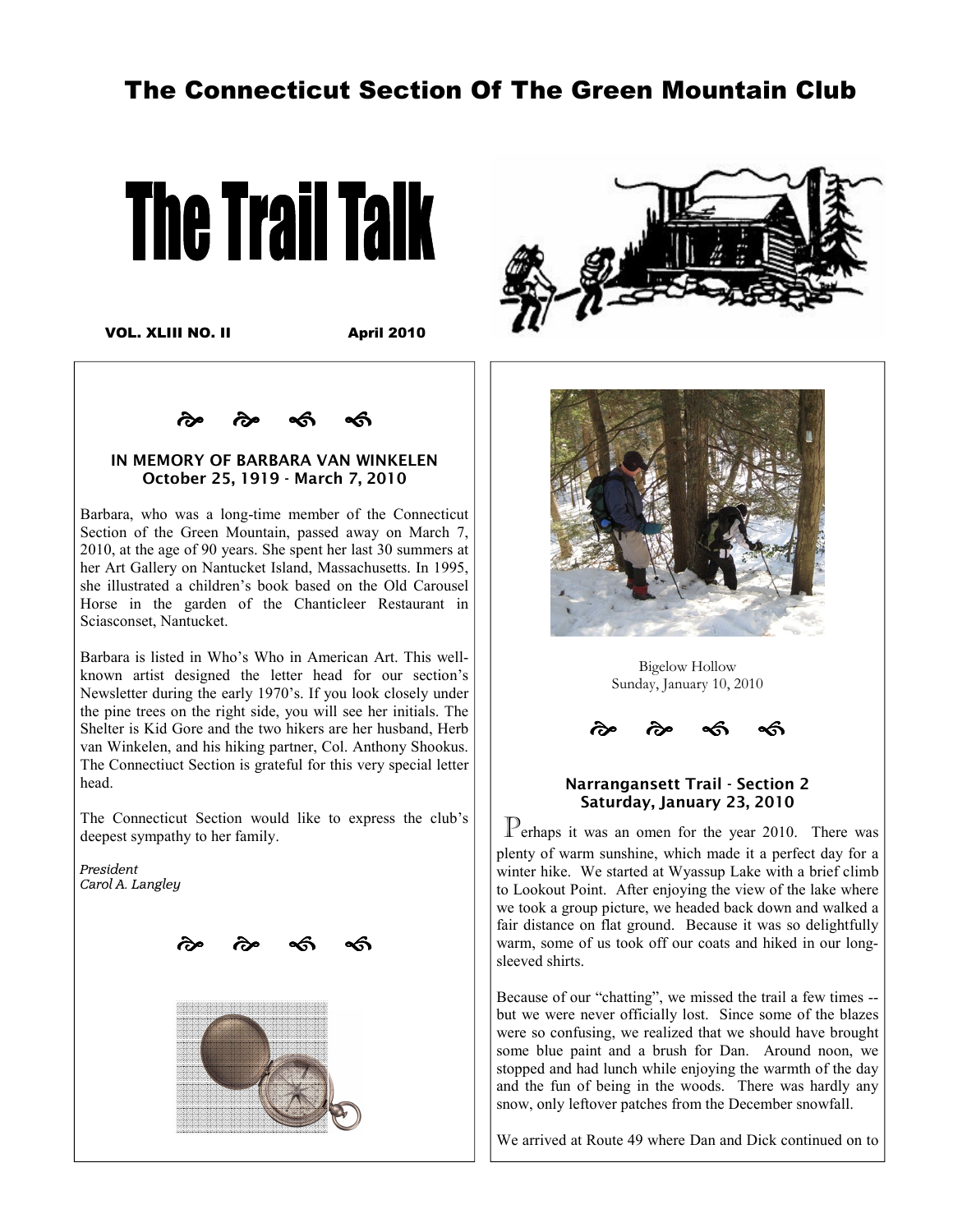# CLUB INFORMATION

http://www.conngmc.com

#### Officers & Executive Committee

Carol Langley—President (860) 621-2860, cosmical14@yahoo.com

Dick Krompegal, 1st Vice President, Trails & Shelters (860) 667-4205, rkrompy@aol.com

Jim Robertson, 2nd Vice President, Activities (860) 633-7279, jrobert685@aol.com

Laurene Sorensen, Director To The GMC  $(401)$  965-6724, laurenesorensen@gmail.com

Dan Zelterman, Secretary (203) 230-9108, daniel.zelterman@yale.edu

Jack Sanga, Treasurer (860) 648-9614, jsanga@cox.net

Laurene Sorensen, Reporter to the Long Trail News  $(401)$  965-6724, laurenesorensen@gmail.com

# Inquiries

Please direct all inquiries regarding the Club to the President:

Carol A. Langley (860) 621-2860 Southington, CT 06489

67 Pondview Drive cosmical14@yahoo.com

# Articles

The Trail Talk is published four times a year in January, April, July and October. Activity schedules are included in each issue. Reports of activities and articles must be sent to the editor no later than the tenth day of the month of the publication. Send articles to:

| Mary O'Neill            | $(860) 836 - 3736,$          |
|-------------------------|------------------------------|
| 421 Tolland St          | $maxmaera(\theta)$ gmail.com |
| Unit $114$              |                              |
| East Hartford, CT 06108 |                              |

# **Membership**

When filling out the form to join or renew, circle the Connecticut Section on the application to receive, at no extra charge, the Connecticut Section's newsletter and activity schedule.

Dues:

| Individual Adult                       | \$40.00  |
|----------------------------------------|----------|
| Family                                 | \$50.00  |
| Senior (70 or older) or Limited Income | \$22.00  |
| Nonprofit or Youth Group               | \$50.00  |
| Business or Corporation                | \$150.00 |

Send annual dues to (can also pay online):

The Green Mountain Club 4711 Waterbury-Stowe Road Waterbury Center, VT 05677-9904 (802) 244-7037, www.greenmountainclub.org

# Connecticut Section of the GMC

Post & Receive Messages, Photos, Other Activities http://groups.yahoo.com/group/ct\_green\_mountain\_club/ the church. Mandy and Mike decided to turn around and walk back in preparation for the New Hampshire hike that was scheduled for the next weekend.

It was a really, really nice day to be out in the woods. Mandy's three pups had a grand time, too. From the lake to the church, the distance was six miles.

*Hikers: Dick Hart, Mike Shaw, Dan Zelterman Leader: Mandy Brink* 



# Green Fall & Yawgoog Ponds Sunday, February 21

I'm having to write this out of a distant memory. So as not

to repeat my past negligence in submitting writeups, immediately after this hike, I sat down and recorded my memories; however, it appears as if I've lost the flashdrive on which the article was stored, and now I have to write it again. Sometimes, being diligent doesn't pay.

Nonetheless, sometimes, it does. I'd be lying if I said that I reconnoiter all my hikes before hand. Since I usually stick to well established hiking routes, I tend to just wing it; but something told me that I shouldn't be so lackadaisical with



this event. My intuition proved me right. Because of the snow cover, we couldn't gather at the original meeting location on the west side of Green Fall Pond. I spent several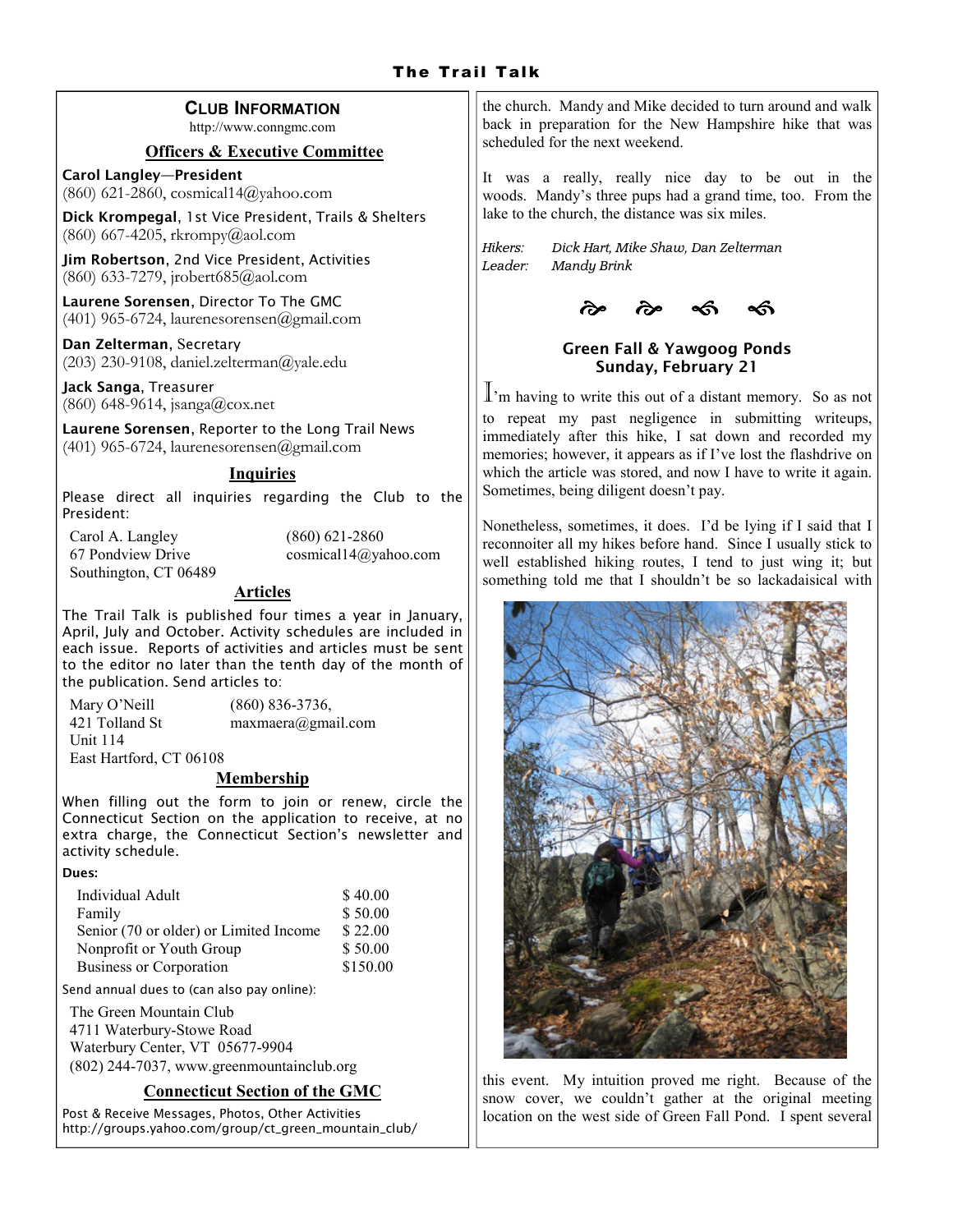hours driving around the area to find another, more accessible meeting location, which turned out to be on the east side of Yawgoog Pond near an obelisk that marked the Connecticut-Rhode Island border.



The easiest route to our new meeting location traverses through Camp Yawgoog, which is operated by the Boy Scouts of America. Although I've never been in the Boy Scouts (obviously), this prepubescent male Mecca reminded me of my childhood. My family spent many a summer at campgrounds around what is now known as J. Strom Thurmond Dam & Lake in Georgia. Our expeditions to these conquered wooded areas proved very therapeutic for a microphobic little girl. The fear of germs and disgust of all things dirty couldn't compete with the thrill of running through the woods with your brother and your smelly German Shepard while your imagination ran wild with magic and adventure. Born out of these sacred camps are reminiscent childhood memories of worry-free times that often serve as a 'happy place' in which to seek emotional refuge, even if subconsciously, during a more worrisome adulthood. Forgive my digression, but I wanted to pay tribute to the power and the healing effects of the outdoors although I'm probably preaching to the choir.

I remember the day to be cold but refreshing. We headed north along the Connecticut-Rhode Island border and then turned west. Our group attempted to find a cave south of Burnt Swamp that had been marked on the map, yet we never found it. We did, however, find Mill Site shelter. Like the few other shelters in Connecticut that I've seen, it was small and had an earthern floor. You wouldn't want to sleep in it, but it would provide a decent place to get out of the rain. There was also a spring nearby for drinking water.

Our trek eventually took us around Green Fall Pond. We had lunch at a picnic area on the west side. Afterwards, we continued around the pond and then headed east. When we reached the Connecticut-Rhode Island border again, part of the group turned south while three of us continued east. Even though I had lost 50% of my group, this was acceptable

since it was on purpose.

In terms of wild life, we saw snow fleas. As Sarah and I paused to marvel at the bouncing black dots on the snow around our feet, Jim wondered out loud if it was really necessary to stop and stand amidst the fleas. This prompted a discussion as to whether they were true fleas or not. We did not know.

Back at the parking lot, which is in quite a remote location, we also saw a lone, tan dog feasting on a cooked turkey. (?) I guess technically that's not wild life.

As our hike came to an end, we had the common discussion as to whether we should go out for pizza. It's the typical battle between the allure of well-deserved junk food (how often does that happen?) and the fatigue and desire to just head straight home after a long hike. Technology helped to create a great compromise. Thanks to a great GPS unit, which is the greatest thing since sliced bread along with antibiotics, the internet, and Turbotax, we were able to locate a nearby pizza parlor and call ahead (since the GPS unit had also provided the phone number!) and order the pizza. It came within minutes after our arrival at the parlor. The great outdoors and technology: what a great combination!

| <i>Hikers:</i> | Cathryn Dolan, James Fritz, Sarah O'Hare, Mandy |
|----------------|-------------------------------------------------|
|                | Brink, Dave & Regina Chatel                     |
| Leader:        | Maru O'Neill                                    |



Beaver Dam Cabin at Wheeler Pond Friday-Sunday, February 26-28, 2010

e<br>20 estes  $\sim$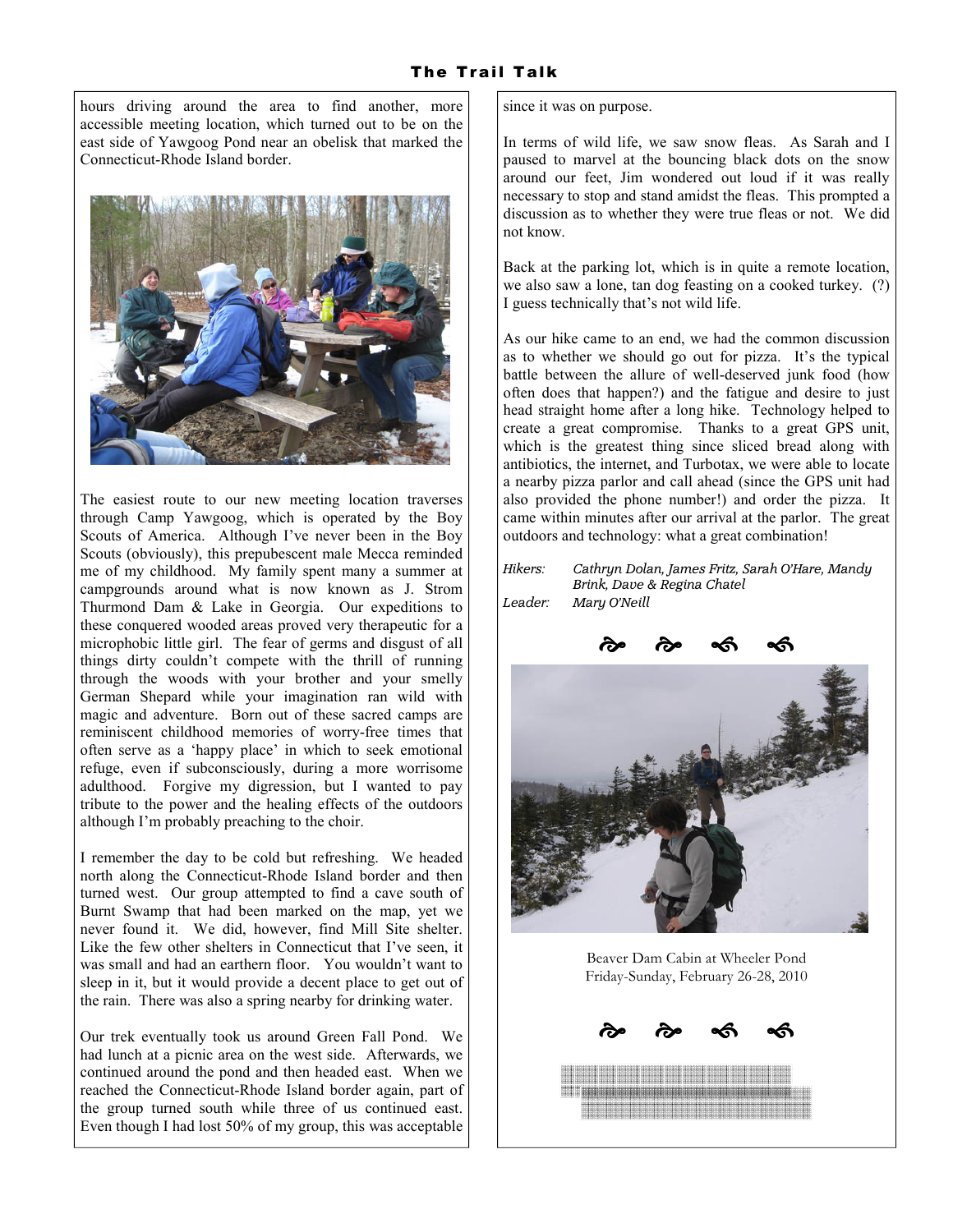

#### Farmington Linear Trail in Hamden/Cheshire Sunday, February 28, 2010

It was a great day to be out on the trail. We began at the parking lot in front of a huge temple of athleticism with the sexy/foreign sounding name of La Fitness. The vast parking lot was filled almost to capacity. There was fear that all of these vehicles belonged to people who were also hiking the trail as opposed to hanging out inside the shrine, hoping to pick up dates. Anyway, it was a very long hike across the parking lot before we actually arrived at the place where the canal/railroad used to be.

Of course, neither of these nor the trail were anywhere evident since the trail had been relocated some distance away years ago. In an effort to provide an authentic hiking experience to our rugged participants, we followed the old rail bed, now disguised as ever more parking lots. Anyway, we hiked and chatted, often walking four abreast, which was made possible by the wide pavement.

After about an hour of this physical activity, we all agreed that it was time for a break. We retired to a convenient Dunkin' Donuts to have coffee and discuss our next move. And use the rest room. Anyway, after another hour out on the trail, it was time for Mexican food and a beer, or two, and another plate of nachos, por favor. Anyway, hikes are supposed to be fun, not a death march, right? Besides, how many hikes can boast of such great amenities as these? On the way back, we again hit the Dunkin' Donuts. You just can't find a clean restroom on the trail when you need it, can you?

*Hikers: Lora Miller, Beth Schwartz (guest), Ken Williamson Leader: Dan Zelterman* 

a<br>3 a 3  $-$ 

# Nipmuck Trail Tuesday, March 9, 2010

Today's midweek outing in Mansfield brought together seven hikers to traverse six miles of the Nipmuck Trail. Besides the spring-like day, the highlights included Knowlton Brook at the northern end, the Fenton River at the southern end, and a large setting of old cellar holes and walls in between. We are all looking forward to the next section of the Nipmuck Trail in April.

*Hikers: Sandra Hassan, George Jackson, Bill Falconer, Dick Hart, Don Hagstrom, Bill Heath Leader: Sarah O'Hare* 

es es estados en estados en entre en elabor en el entre en el estado en el entre en el estado en el entre en e<br>en el entre en el entre en el entre en el entre en el entre en el entre en el entre en el entre en el en el en<br>  $\sim$ 

#### Mt Wachusett Sanctuary and State Reservation Wednesday, March 17, 2010

Cancelled the first time and nearly again because of the weather, this hike was finally completed. Len, George, and Bill met in Sturbridge, Massachusetts, for the carpool trip to Mount Wachusett Meadows and State Reservation. The resident ranger welcomed us with briefings of trail changes from the winter kill. A steady mist fell as we embarked on the first leg through the Meadow. A lone wild turkey was spotted before entering the forest.

There are many side trails in the sanctuary including the Mid State Trail that traverses Massachusetts from the Rhode Island to the New Hampshire borders. Coinciding with the Mid State Trail are the Chapman and Harrington Trails, which leads to the summit of Wachusett. As we hiked along these trails, we crossed old dirt roads, heard the pileated woodpeckers at work, and were able to observe the wind farm towers of Princeton Electric. The trail is a steady climb until the last half mile which resembles a giant stone stairway to the summit. As we crested, the snow fell and the winds kicked up, reducing the visibility. So much for the views of Boston and Mount Monadnock. We couldn't even see the summit signal towers that were barely fifty feet away.

After a quick survey of the remains of an old summit house and swimming pool, we descended from the elements for a lunch break on the Mountain House Trail where we met ascending hikers with a young pup. After devouring Len's supply of carrot sticks, we set out on the Jack Frost trail that runs through one of the last stands of old growth forest in central Massachusetts. This leg is not as rugged as the Harrington ascent. Serviceberry, Osier Dogwood, and bluets were in bloom. Great horned owls nesting in the area sounded two separate alarms. Our return was on the West Border Trail that passes a massive Glacier Bolder. At last, back in the meadow, the skies partially cleared to announce our damp and chilly return. We agreed that a return to this interesting and challenging 7½ mile loop is worth while regardless of the weather.

Hikers: *Hikers: George Jackson, Len Kochanowski Leader: "Mr Capp" Bill Falconer*